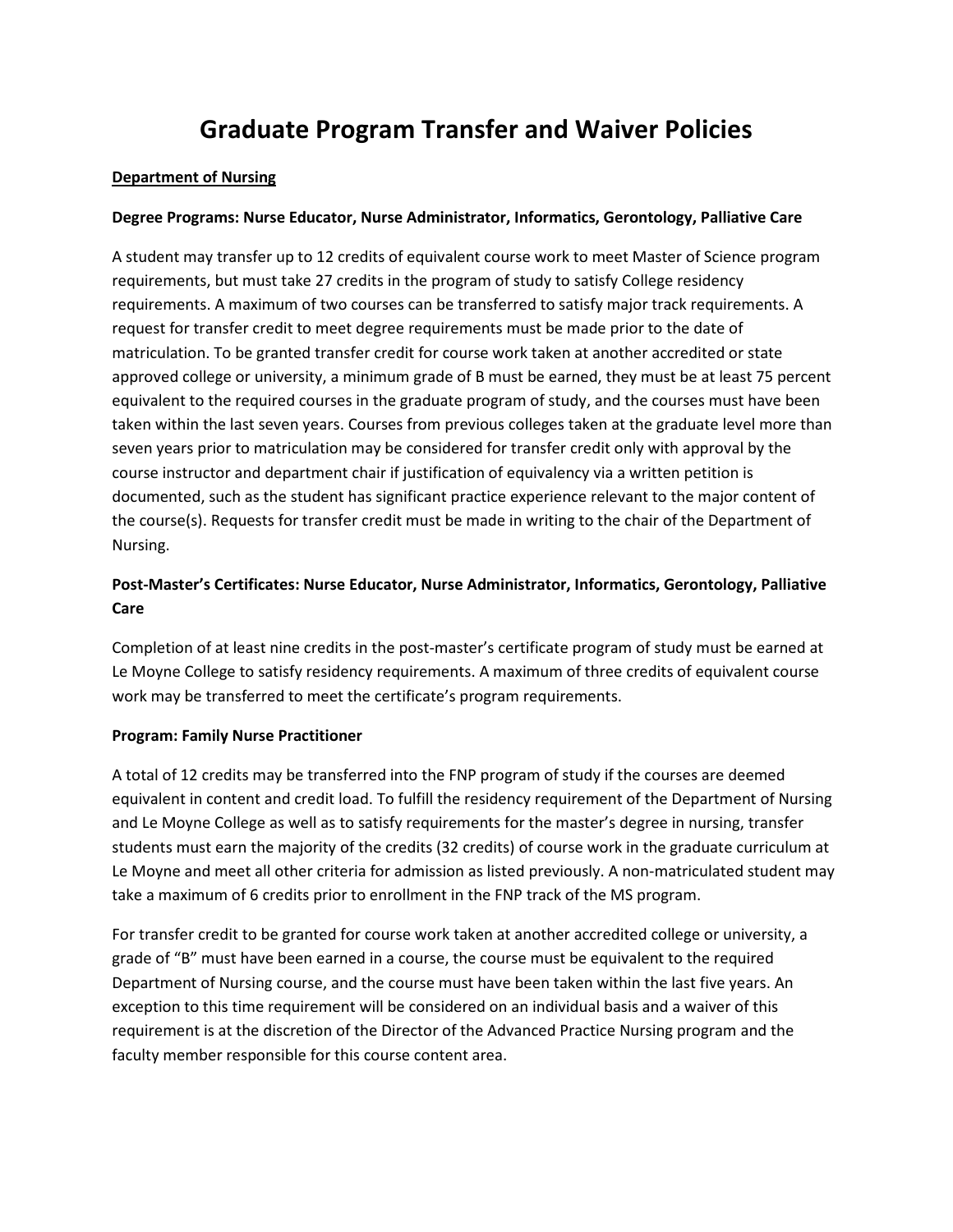#### **Program: Physician Assistant Studies**

The Le Moyne College Physician Assistant Studies Program does not grant advanced placement, give credit for or accept transfer of credit for PA Studies courses. Previous health care experience is required, but no course credit is granted for that experience.

# **Program: Occupational Therapy**

The Le Moyne College Occupational Therapy Program does not grant advanced placement, give credit for or accept transfer of credit for OT therapy courses or seminars.

#### **Department of Education**

# **Programs: Teacher Education, Educational Leadership, Professional Education**

The director of the graduate education program has the authority to waive and/or transfer courses, and waive or substitute prerequisite courses. Waivers do not decrease the total number of credits required for a degree. A maximum of nine graduate credits earned at another accredited institution may be applied to the degree if they a) carry a grade of B or higher; b) are appropriate to the student's program and c) were earned within the five years prior to matriculation. Transfer credits are not included in the quality point index."

#### **Graduate Certificates: Higher Education Leadership, Adult Education**

There is no transfer of credits.

#### **Madden School of Business**

#### **Program: MBA**

Waivers of courses or the acceptance of transfer credit will be considered based on the following:

Waivers of foundation courses could be granted to those who have completed the equivalent academic requirements in their undergraduate program. Typically, two undergraduate courses, in the appropriate area and at the appropriate level, completed in recent years with a grade of B or better, could be used to waive an MBA foundation course. Because of the highly diverse nature of undergraduate education, all waivers will be considered by the MBA director on a case-by-case basis.

For most courses, equivalent content level graduate courses from AACSB accredited institutions with a grade of B or better may be accepted as transfer credit. Transfer courses must be approved by the MBA program director. Transfer credits are not included in the quality point index.

#### **Program: MSIS**

Waivers of courses or the acceptance of transfer credit will be considered based on the following: